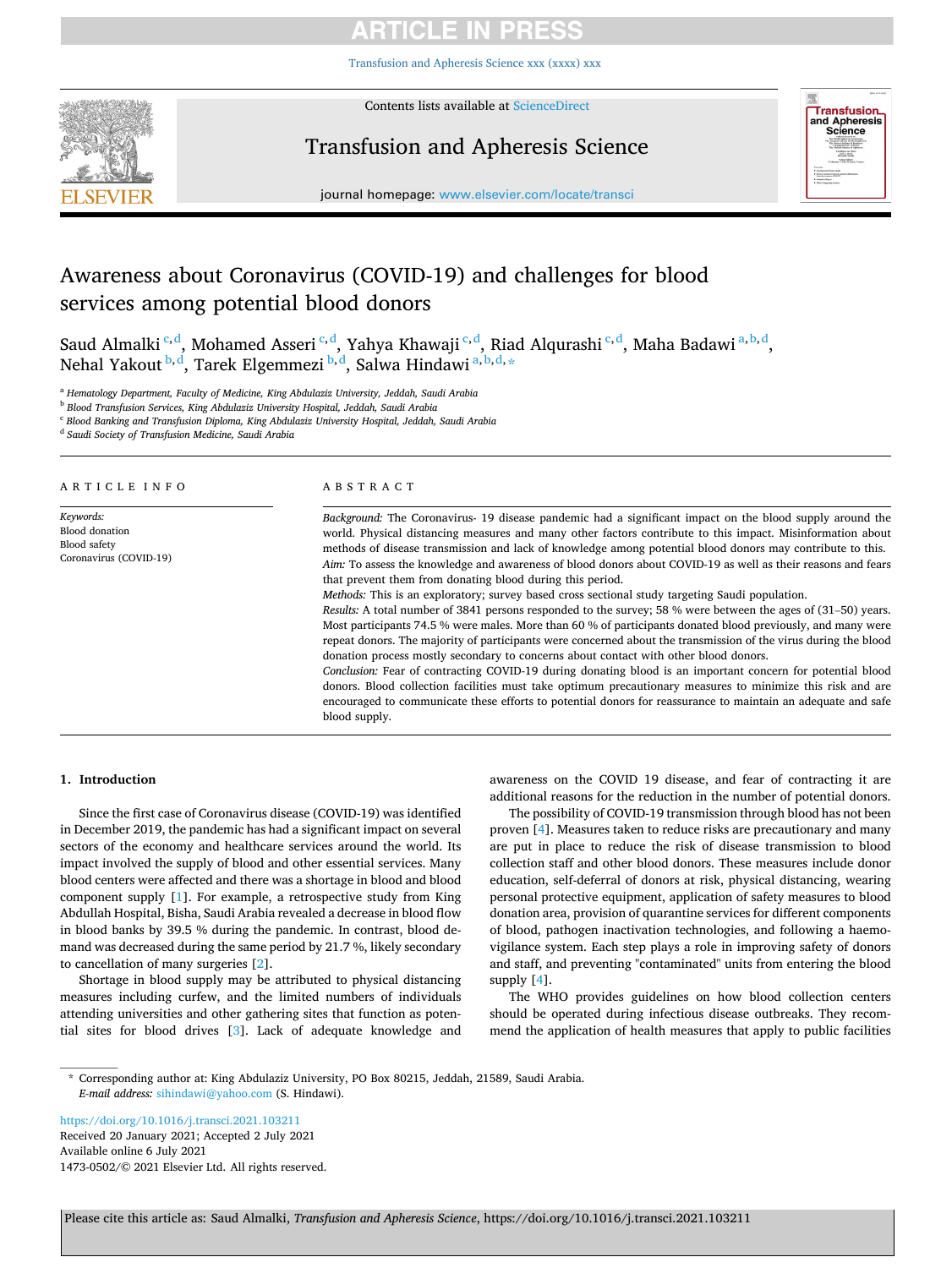# **ARTICLE IN PRESS**

### *S. Almalki et al.*

since these facilities, unlike medical facilities, are not meant for care of acute patients. They also highlight the importance of keeping prospective donors aware of the reasons why they should postpone their visits to the centers whenever they are feeling unwell. Furthermore, steps should be taken to ensure personnel applying protective procedures to ensure safety of donors and staff during blood donation [\[5\]](#page-4-0).

Cooperation among blood supplier, rather than competition, is expected to result in assurance of maintenance of a safe and adequate blood supply. Cooperation would enable these organizations to share information on the best ways to increase the number of donors during a pandemic. They would also cooperate in raising the level of COVID-19 awareness among potential donors, which would in turn increase their willingness to donate blood. It is also necessary to issue deferrals for donors potentially infected. This will facilitate the creation of a healthy environment for both the donors and the staff members [\[4\]](#page-4-0).

There is a number of ways to assess knowledge and attitude of potential blood donors, and surveys are commonly used for this purpose. Results are used to assess the knowledge gap among blood donors and plan for interventions to improve their knowledge and potentially improve rates of blood donation. A network sampling survey done in china to analyze the current situation of the knowledge, attitudes and practice about novel corona virus pneumonia (NCP) of the residents in Anhui Province revealed a high awareness rate of the main symptoms, transmission routes, using of masks, hand washing and treatment information [[6](#page-4-0)]. A study published in April 2020 indicated that almost 25 % of the study participants expressed worry over contracting the disease, and 29 % percent of had no idea what the symptoms of the disease were, while 31 % did not know how to prevent the disease. This is evidence of the low level of COVID 19 awareness among members of the public [\[7\]](#page-4-0). A cross-sectional survey was conducted in March 2020 among Egyptian adults revealed that the Egyptians had good knowledge about COVID-19, and a positive attitude towards using protective measures, which is important to limit the spread of the disease. This knowledge is mainly acquired through social media platforms and the internet. However, knowledge was lower among older, rural, less educated, and lower income groups [\[8\]](#page-4-0).

Blood Transfusion Services (BTS) in the Kingdom of Saudi Arabia are hospital-based, fragmented services where blood banks in most hospital are responsible for the entire transfusion process, starting with the recruitment of donors, testing donated blood, preparation, storage, patient testing and issuing components. The source of donated blood is a combination of replacement and voluntary non-remunerated donors. The latter source is expanding through donor campaigns arranged by various hospitals, voluntary groups, and professional societies [\[9\]](#page-4-0).

Given the effect of COVID-19 on the blood supply, and the possibility of future waves of the same disease, or development of other pandemics. It is important to assess the knowledge and attitudes towards COVID-19 and blood donation, to better plan educational interventions and measures to improve rates of voluntary donations.

### **2. Aim of the study**

The aim of this study is to assess the knowledge, awareness, and attitudes of the general public in Saudi Arabia in regards to blood donation and the COVID-19 pandemic

### **3. Materials and methods**

This is an exploratory survey-based study. Questions were designed by a number of experts in transfusion medicine. The survey was tested on 10 users before it was launched for the general public. All questions were mandatory (except when indicated by being linked to the answer of a prior question).

The survey was in Arabic, it included 27 questions in the following sections:

# 1 *Socio-demographic Information and Items Associated with Blood Donation*

Items include: age, gander, nationality (Saudi or non-Saudi), geographic region, city, blood group (if known to the donor), employment status, being a health practitioner or not, history and frequency of blood donation, and whether the participant considers being a voluntary non-remunerated blood donor.

## 2 *Knowledge about COVID-19:*

Items include: awareness about COVID-19 and its different ways of transmission and source of information, concerns about transmission of the virus during donation of blood and the source of these concerns, opinion and perception about the safest way to donate blood during a COVID-19 outbreak, precautions and safety measures currently being implemented in hospitals and blood donation centers.

## 3 *COVID-19 Disease Risk Factors and Symptoms*

Items include: participant's signs, symptoms during the past 28 days (fever and respiratory disease), traveling outside the Kingdom of Saudi Arabia and if they have been diagnosed, suspected to have COVID-19 or contact with confirmed cases.

## 4 *Knowledge about Convalescent Plasma (CP)*

Items include: knowledge about CP and how to utilize it.

Survey questions are provided as Supplementary material.

The survey was designed on an online survey tool, self-administered online, and was distributed through social media channels (mainly twitter and WhatsApp). The sample was a convenience sample. The survey invitation stated it targeted citizens and residents of Saudi Arabia, but it was not password protected and no emails or other identifying information of participants were collected. No incentives were offered. Responses were received between March 2020 and May 2020. Data was collected using the online questionnaire then analyzed. Data analysis was performed using Microsoft Excel and Statistical Product and Service Solutions (SPSS).

The Checklist for Reporting Results of Internet E-Surveys (CHER-RIES) [[10\]](#page-4-0) and The Survey Reporting Guidelines (SURGE) [[11\]](#page-4-0) were utilized to ensure completion of the manuscript.

# **4. Ethical approval**

Approval for this study was obtained from the ethics committee of King Abdulaziz University- Jeddah (Reference No. 225-20).

## **5. Results**

## *5.1. Demographics*

A total number of 3841 individuals participated in the survey; the majority of them being males. Most of the participants (3639) were Saudi. Many of the participants were health practitioners (2363, 61 %). Participants belonged to all 13 regions of Saudi Arabia; with 2571 (66.9 %) being from Makkah region. Socio-Demographic characteristics of the participants are shown in [Table 1](#page-2-0).

## *5.2. Self- reported blood groups and history and attitude towards donation*

Most participants (96 %) reported knowing their blood groups. Among all participants, 2363 individuals (61.6 %) previously donated blood; only (149) 6.3 % of them being females. Among those who donated before, 481 (20.3 %) had a single previous donation, 1350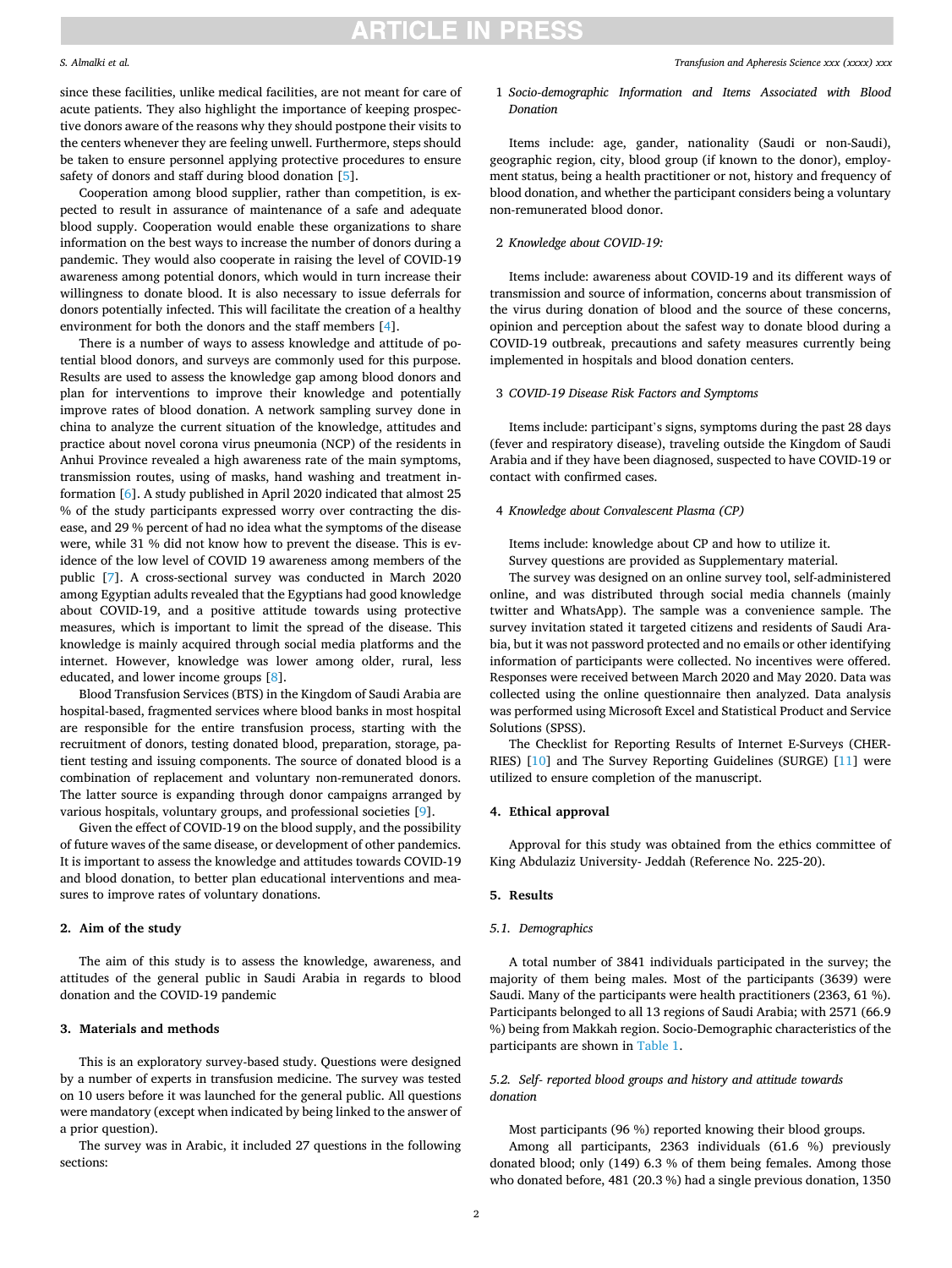# TICI E IN PRE

### <span id="page-2-0"></span>*S. Almalki et al.*

**Table 1** 

# Socio-Demographic Characteristics.

| Item        | Options                 | Number of<br>participants | Percentage |
|-------------|-------------------------|---------------------------|------------|
| Age         | $17-30$ years           | 1243                      | 32.36 %    |
|             | $31-50$ years           | 2231                      | 58 %       |
|             | $51-65$ years           | 367                       | 9.64 %     |
| Gender      | Male                    | 2861                      | 74.48%     |
|             | Female                  | 980                       | 25.52 %    |
|             | Government Employee     | 2340                      | 60.92%     |
| Occupation  | Non-Government          | 553                       | 14.39 %    |
|             | Employee                |                           |            |
|             | Unemployed              | 510                       | 13.27 %    |
|             | Student                 | 438                       | 11.40 %    |
| Nationality | Saudi                   | 3639                      | 94.7%      |
|             | Non-Saudi               | 202                       | 5.3 %      |
|             | Makkah                  | 2571                      | 66.94 %    |
| Region      | Riyadh                  | 422                       | 10.99%     |
|             | <b>Eastern Province</b> | 150                       | 3.90 %     |
|             | Asir                    | 127                       | 3.31 %     |
|             | Madinah                 | 106                       | 2.76 %     |
|             | Jizan                   | 103                       | 2.68%      |
|             | Oassim                  | 65                        | 1.69%      |
|             | Ha'il                   | 65                        | 1.69%      |
|             | Northern Borders        | 61                        | 1.59%      |
|             | Bahah                   | 55                        | 1.43 %     |
|             | Tabuk                   | 53                        | 1.38 %     |
|             | Najran                  | 33                        | 0.86 %     |
|             | Jouf                    | 30                        | 0.78%      |

(57.1 %) donated more than once and 532 (22.5 %) had donated blood more than ten times. Furthermore, 2660 (69 % of all participants) were willing to become volunteer non-remunerated blood donors. The majority of participants (2442, 63 %), were aware of the presence of patients who regularly needed blood transfusion.

## *5.3. Knowledge of COVID-19*

The majority of participants (3598, 93.6 %) had general information about COVID-19, and 3739 participants (97.3 %) had information about its transmission. The most common source of information was social media (80.8 %). Choices of participants are represented in Fig. 1.

### *5.4. Blood donation during the pandemic*

Most of the participants (2321, 60.4 %) had concerns about about getting infected with COVID-19 while donating blood during the pandemic. The majority (1526) were worried about contact with other blood donors, 1386 were concerned about getting into contact with health practitioners, 1069 had concerns about going to donation centers

> 100.00% 90,00%

> > 80.00%

**20.00%** 60.00%

50.00% 40.00% 30.00%

20.00%

10.00% 0.00% 80.80%

67.30%

*Transfusion and Apheresis Science xxx (xxxx) xxx*

which are located within hospital buildings, 1066 were worried about leaving the house and 448 had concerns about the entire donation process. Distribution of answers is represented in [Fig. 2.](#page-3-0)

When asked about measures that would encourage them to donate blood during the pandemic, 2497 participants (65 %) thought it would be safer to donate blood in a mobile unit close to the donor's address, 1661 (43.25 %) suggested donation separately (in a single-bed/chair room) within the donation center while 1118 (29.1 %) preferred holding blood donation campaigns outside hospitals. Nonetheless, 70 % of participants were satisfied with the current precautionary measures that have been put in place to reduce the risk of COVID-19 during blood donation. Some participants made further suggestions including holding blood donation campaigns in open spaces to minimize the risk of transmission of COVID-19, emphasis of using masks and other PPE, and utilizing appointment systems at donation centers to reduce crowdedness.

# *5.5. Risk factors and symptoms of COVID-19*

When answering questions about symptoms and risk factors for Covid-19, 148 participants (percentage) acknowledged that they had experienced fever in the previous 28 days. In addition, 228 (percentage) had experienced respiratory symptoms.

Fifty-two donors (1.4 %) reported travelling outside the kingdom of Saudi Arabia 28 days preceding the survey and 149 participants (3.9 %) had contact with infected people or people suspected to have the virus.

## *5.6. COVID-19 CP*

When asked about whether they had suspected or confirmed COVID-19, 36 participants chose an affirmative answer, and 26 of these reported full recovery. Most of the individuals who recovered (20, 77 %) were interested in donating CP. Awareness among all participants about the use of CP in the treatment of other patients was high; with 2469 participants (64.3 %) being aware of CP and its uses.

## **6. Discussion**

Understanding the awareness, knowledge and attitudes of potential blood donors during emergency situations allows for better planning of the resources needed to avoid blood shortages, and this was one of the most important goals of this study conducted at a national level.

A convenience sampling approach was utilized in in this study. Although all 13 regions of Saudi Arabia were represented, most responses were received from Makkah and Riyadh regions, collectively making up for around 78 % of the responses. The responses show that participation was highest among health practitioners and individuals

52%

19.70%



Methods used to receive information

6.70%

**Fig. 1.** Methods used by participants to receive information.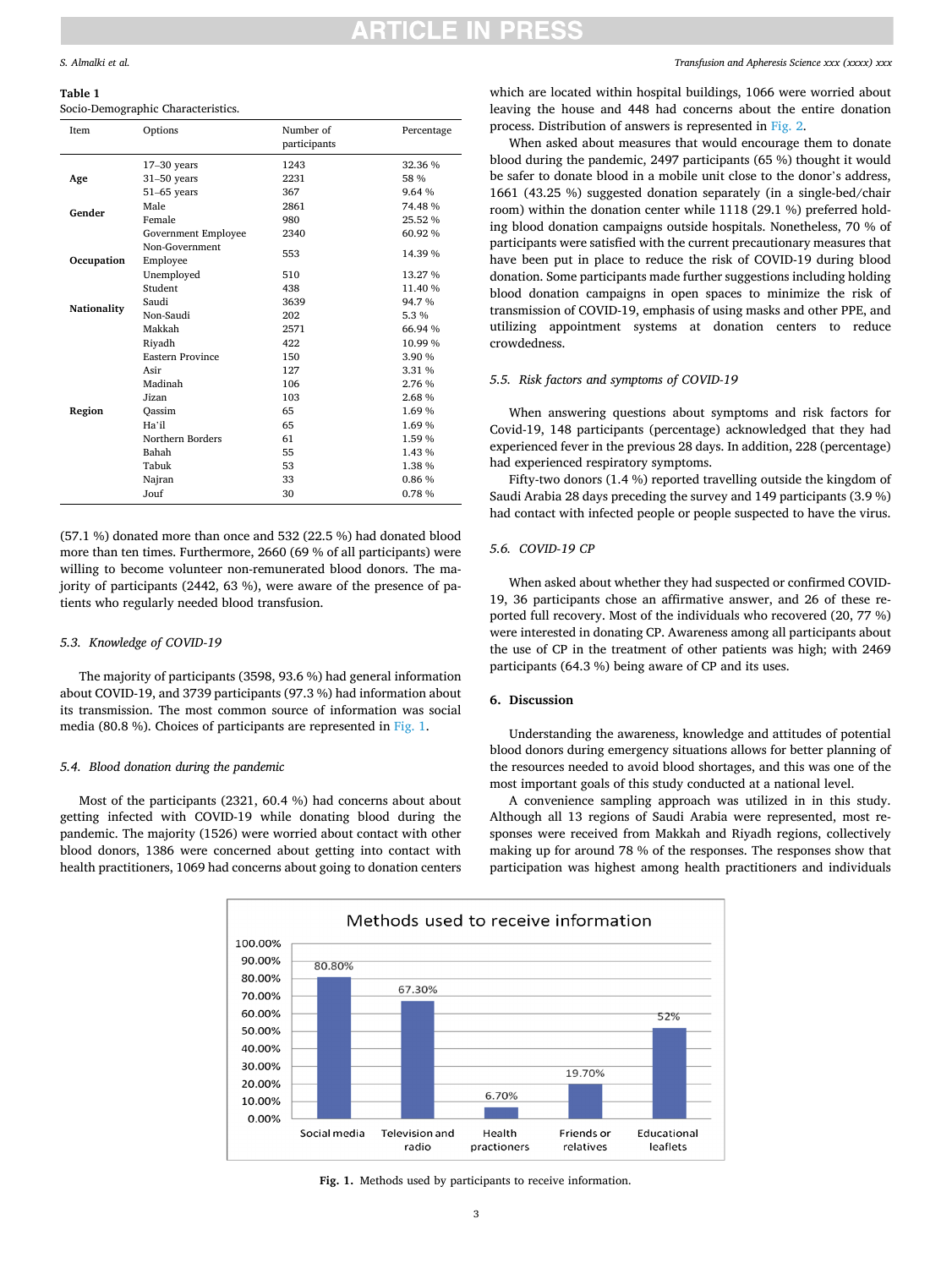# **ARTICLE IN PRESS**

<span id="page-3-0"></span>

**Fig. 2.** Concerns that prevent participants from donating blood.

with history or interest in blood donation. The high percentage of responses from males (75 %) also support the idea that the sample represented "potential blood donors", as males constitute more than 90 % of blood donors in KSA [\[12](#page-4-0)]. This is further illustrated through the fact that many of the participants knew their blood group unlike other studies [[13\]](#page-4-0).

The most common reported blood group among participants was O+ (47 %), which is the blood group of the highest demand in Saudi Arabia (reference about blood group distribution in Saudi Arabia), also shared by 37 % of the world's population has the same most common blood group [[14\]](#page-4-0). In this study; only 12 participants (0.31 %) had the ABblood group. This is also in the same line with other studies that indicated this blood group as the least common one, with only 1 % of the population [[14\]](#page-4-0).

The study revealed that the general attitude of the participants towards blood donation was mostly positive especially for males. In a previous study conducted in Ethiopia in 2019, most of the members had a general negative attitude towards blood donation [[15\]](#page-4-0). In another study from Nigeria, only a few of the participants indicated that they would be interested in becoming voluntary donors [[16\]](#page-4-0). And in a study conducted at a public university in West Malaysia (62.4 %) agreed that donating blood is pleasant and (49.5 %) think donating blood is a good idea [[17](#page-4-0)]. Since these studies were conducted before COVID-19 pandemic, it may be that the willingness of donors to donate blood has decreased significantly during the surge of the outbreak.

A study [\[18](#page-4-0)] from Saudi Arabia showed that the population of Saudi Arabia have a high potential for voluntary donation at the time of crisis. It was reported that the inventory increased from 3 times in the Central (Ministry of Health) Blood Bank to 7 times for King Khalid University Hospital (KKUH) Blood Bank, and the total inventory of packed RBCs in Riyadh increased about 4 times during the Gulf War [\[18](#page-4-0)]. The study suggests that depending on voluntary non-remunerated donors for expanding the donor pool requires proper planning backed by appropriate legislation to integrate donor recruitment activity, targeting a specific total donor input to cover the needs for blood and its derivatives.

Most of the participants indicated the interest in donating blood, but 34 % of them never donated before. Our study did not elaborate on the reasons, and whether the participant is not interested in donating because of a health condition that prevents them from donating is unclear. However, it is recognized that the number of voluntary donors in Saudi Arabia is still below the benchmark [\[19](#page-4-0)] in the same time, the fact that 1882 of blood donors (79.6 %) had donated blood more than once shows a good rate of donor retention. More strategies should be put in place to educate and inform people about the recommended frequency of blood donation. People also need more information about the need for blood and the role they could play in saving the lives of others. The fact that 35 % of participants did not recognize that many patients require blood transfusion on regular basis illustrates this knowledge gap. This is a surprising finding among this group of participants from a country

with high prevalence of thalassemia and sickle cell disease.

This study shows that the knowledge of participants about COVID-19 and its modes of transmission were adequate. This is supported by another survey-study of the general Saudi population [\[20](#page-4-0)]. Studies from other countries show different results. Low levels of knowledge have been attributed to the low levels of education in developing countries and indicate the need for intensive educational interventions on a community level [[21](#page-4-0),[22\]](#page-4-0).

Our survey revealed that people get information from social media, television and radio, as well as from educational leaflets. Different studies indicated that the major source of misinformation is social media, and more measures should be put in place to ensure the information that is shared on social media regarding the disease is accurate [[8](#page-4-0)].

As expected, many participants had concerns about transmission of the virus during the blood donation process. This is in line with many studies, which indicated that most donors failed to donate blood during infectious disease pandemics over fear of getting infected [\[4\]](#page-4-0), [\[23\]](#page-4-0).

The most common concern was getting infected from other donors in the donation area. Most of the studies showed that donors who had no information on the safety of blood donation choose to stay away from donation centers, and those may be encouraged to present to donation centers through reassurance and emphasis on safety measures implemented there [\[24,25](#page-4-0)].

Many participants in this study (65 %) felt that the best way to donate blood during a pandemic would be within a blood donation mobile vehicle close to donor's residence. This option is expected to be attractive to donors to minimize their worry about coming in contact with many other donors or coming to the hospital, but definitely raises many financial and logistical challenges for collection centers [\[26](#page-4-0)].

Our study revealed that most of the participants who had been confirmed positive and recovered from the disease were willing to donate CP to help patients still suffering from the illness. Although the number of these potential CP donors in our study is small, it explains the success in collection of CP from Saudi donors presented in a national collaborative study [[27\]](#page-4-0).

Our study has a number of limitations. It was not possible to know the number of individuals who received the survey, so it was not possible to calculate the response rate. Although the study's goal was to be representative of the Saudi population, participants reflected "potential blood donors". Nonetheless the information collected will be very useful for planning and implementation of measures targeting this specific group of individuals.

## **7. Conclusion**

In this survey-based study, participants had high interests in donating blood with many of them being repeat donors. Knowledge about COVID-19 and its transmission methods was adequate. Many